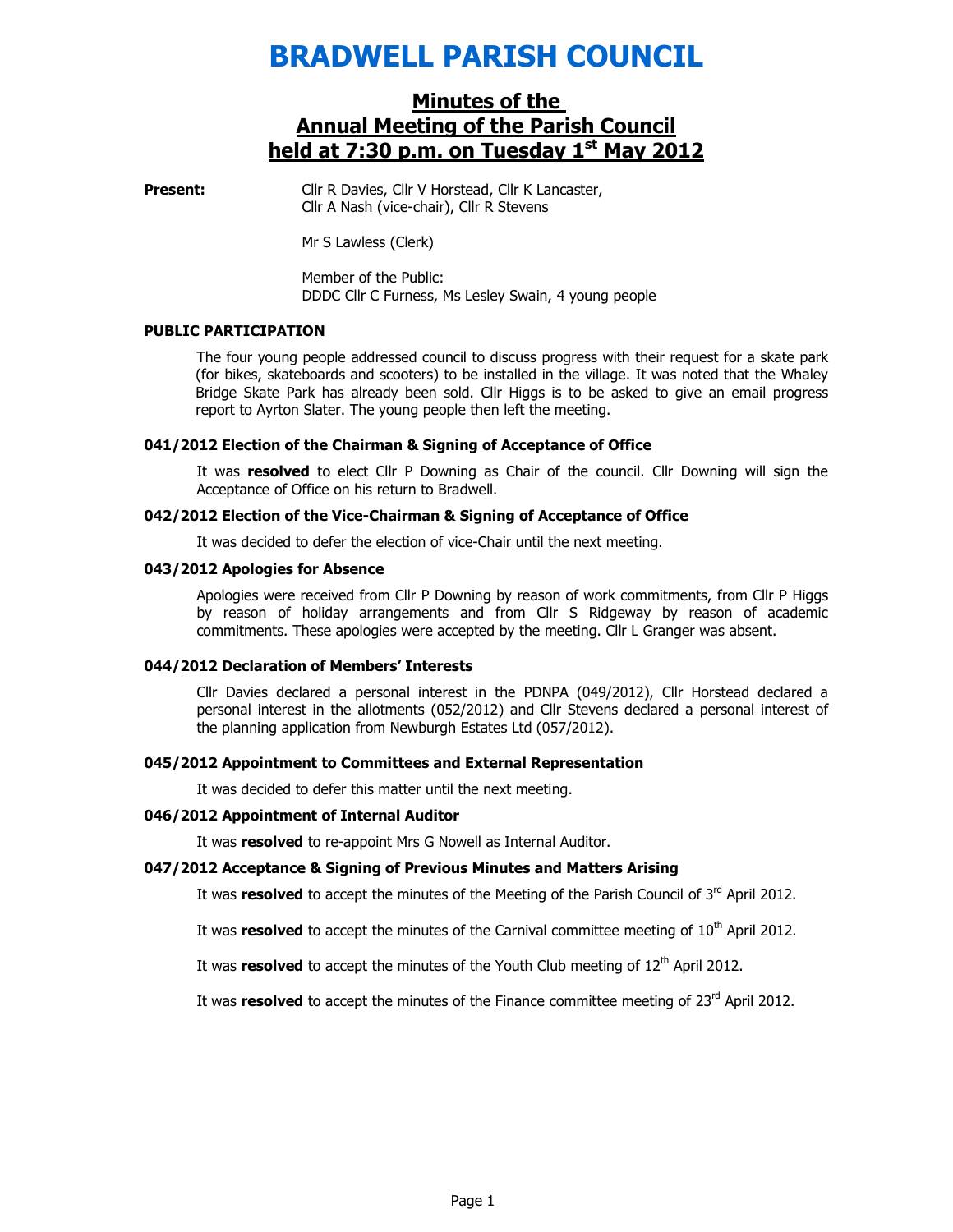# 048/2012 Finance

# Authorisations for Approval

|                | . .<br><b>Payee</b>              | <b>Purpose</b>                                     | <b>Amount</b><br>(E) | <b>Cheque</b><br><b>Number</b> |
|----------------|----------------------------------|----------------------------------------------------|----------------------|--------------------------------|
|                |                                  |                                                    |                      |                                |
|                | Mr S Lawless                     | Clerk's salary, allowances &<br>expenses (£53.03). | 669.65               | 100156                         |
| $\mathfrak{p}$ | Mr P Nicols                      | <b>Caretaking Services</b>                         | 127.50               | 100157                         |
| 3              | Mr A Samwell                     | <b>Bus Shelter Cleaning</b>                        | 10.00                | 100158                         |
| 4              | <b>Bradwell Methodist Church</b> | Room Hire 2011/12                                  | 215.00               | 100159                         |
| 5              | <b>Bradwell Memorial Hall</b>    | Room Hire - 10/04/12                               | 18.00                | 100160                         |
| 6              | Wm Eyre & Sons                   | <b>Caretaking Materials</b>                        | 13.28                | 100161                         |
|                |                                  |                                                    |                      |                                |
|                | <b>TOTAL</b>                     |                                                    | £1,053.43            |                                |

It was resolved to authorise the above 6 financial transactions together with the following 6 supplementary transactions.

| <b>Ref</b> | Payee                     | <b>Description</b>                | <b>Amount</b> | <b>Cheque</b> |
|------------|---------------------------|-----------------------------------|---------------|---------------|
|            |                           |                                   |               |               |
|            | Post Office Ltd.          | Derbyshire Dales District Council | £37.92        | 100162        |
|            |                           | (empty BPPF litter bin)           |               |               |
| 8          | Mr J Frith                | <b>Caretaking Services</b>        | £50.00        | 100163        |
| 9          | Mrs E Day                 | Youth Club Leader services        | £109.60       | 100164        |
| 10         | G.E. & M.P. Davies        | Grass Mowing for March            | £200.00       | 100165        |
| 11         | <b>Gillian Nowell FCA</b> | <b>Internal Audit fees</b>        | £250.00       | 100166        |
| 12         | Mr P Maden                | Youth Club Assistant              | £100.00       | 100167        |
|            |                           |                                   |               |               |
|            | <b>TOTAL</b>              |                                   | £747.52       |               |

## Other Financial Matters

Cllr Stevens gave a report of the recent Finance committee meeting which included:-

- The proposed 5 year rolling financial plan has been agreed and now needs to be implemented. The Finance committee will work on this.
- Following advice from the Internal Auditor, the committee proposed that council assets be depreciated by 20% p.a. in the accounts. It was resolved to accept this recommendation.

The Clerk presented the 2011 – 2012 annual accounts and the Internal Auditor's annual report. It was resolved to accept these accounts and they were signed by Cllr Nash. One figure is to be clarified by the Clerk.

The Clerk presented the  $2011 - 2012$  Annual Report. It was resolved to accept this report subject to one figure being clarified by the Clerk.

It was resolved to authorise the Clerk to obtain the best value insurance from Came & Company to include all council assets for the council's annual insurance up to an annual limit of £1,400 and to accept the three year fixed price option with free initial month's cover.

# 049/2012 Parish Council Processes

The need to co-opt one new councillor to the council was considered. It was resolved to suspend Standing Orders to allow Ms L Swain to address the council. Ms Swain gave a brief presentation and answered a number of queries. Ms Swain and the public then retired from the room. After consideration the public returned to the room and council informed Ms Swain that it felt unable to reach a decision with only five members present and so deferred this matter until the next meeting. It was resolved to re-instate Standing Orders.

The Ballot Paper for the appointment of a Parish Member to the PDNPA was considered and it was **resolved** to vote for Cllr Davies.

The contract for the Youth Leader was considered and it was decided to refer this matter to the next meeting of the Youth Club for its recommendation and then to consider this again at the next council meeting.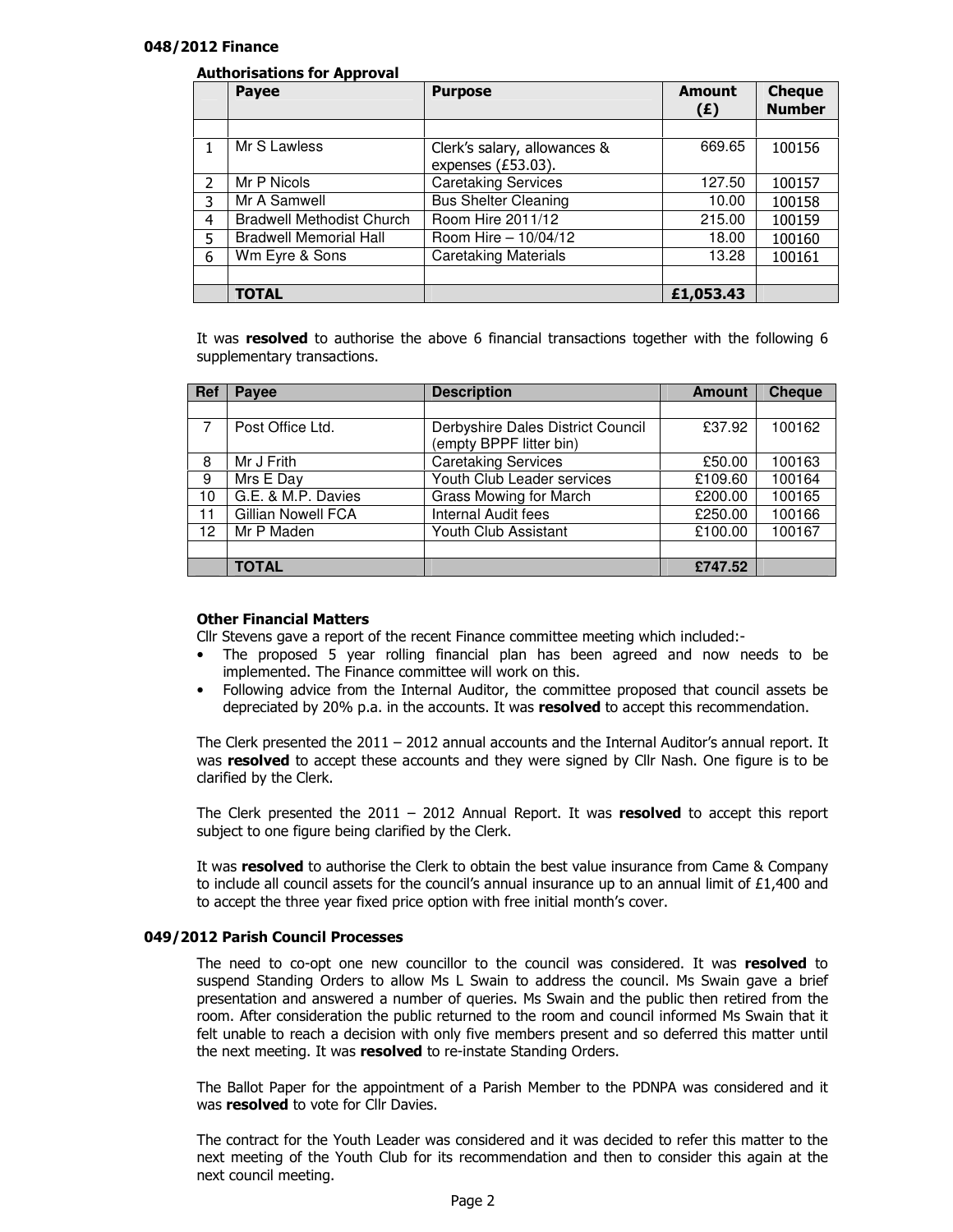The Terms of Reference of the Carnival, Finance, Playing Fields, and Youth Club committees were considered. It was resolved to accept all these Terms of Reference with one change to those of the Finance committee.

The fact that the new publication 'Standing Orders for Local Councils' advised in DALC Circular 10/2010 is widely ignored was noted and the existing version was accepted.

It was noted that individual members' Register of Financial and Other Interest declarations should be reviewed and updated as required and the updated document then copied to DDDC.

The council Financial Regulations were considered and it was resolved to accept these unchanged.

The council policies were considered and it was resolved to accept these unchanged.

The Complaints Procedure was considered and it was resolved to accept this unchanged.

The council's Risk Analysis was reviewed and it was resolved to accept this unchanged. This document was signed by the Cllr Nash.

It was noted that although the RFO vacancy has been advertised since last November no applications have been received.

It was noted that the Power of Well Being has now been superseded by the new 'General Power of Competence' introduced in the Localism Act 2011. The Clerk is to clarify the conditions required to qualify to use this power.

# 050/2012 Village Issues / Initiatives

The format & running of the Annual Parish Meeting of Tuesday  $24<sup>th</sup>$  April was considered.

The Clerk is to put this matter on the agenda for the January meeting when council will decide which village organisations to invite to the meeting.

It was resolved to suspend Standing Orders to allow DDDC Cllr Furness to address the meeting. Cllr Furness gave further details of DDDC plans for changes to domestic waste collection. He stated that DDDC would send a leaflet to every dwelling. Residents with queries should address them to DDDC directly. It was resolved to re-instate Standing Orders.

Cllr Downing and the Clerk are to draft the council Annual Report for inclusion in the Bradwell News and it was resolved to pay around £82.50 for this insert to be copied & distributed.

The latest monthly Policing report for Bradwell was considered. The Clerk reported that the Police had raised the following three points with him:-

a) two young people had put themselves at risk by playing in the swollen Brook. The Police asked the council to fix warning signs along the Brook. It was decided to insert articles in the Bradwell News to warn parents of this dangerous activity.

b) the Police reported that they would like more residents to assist with Traffic Watch. It was decided to include an article to this effect in Bradwell News

c) shed alarms are available for purchase from the Police station.

Cllr Horstead's report on the recent events concerning the Youth Club included:-

- The committee was working to apply for a number of grants
- That Mr N Seymour has resigned from the committee (but not as a volunteer).

Cllr Horstead's report from the Carnival committee included the following points:-

- Planning was proceeding well
- The young people who attended the previous committee meeting did not return.

The matter of the request by village residents for the provision of a village Skate Park has been dealt with earlier under Public Participation.

The DDDC letter regarding the Queen's Diamond Jubilee Beacons event and the Big Jubilee Lunch was considered. The Clerk was asked to forward this letter to village organisations involved in planning celebrations.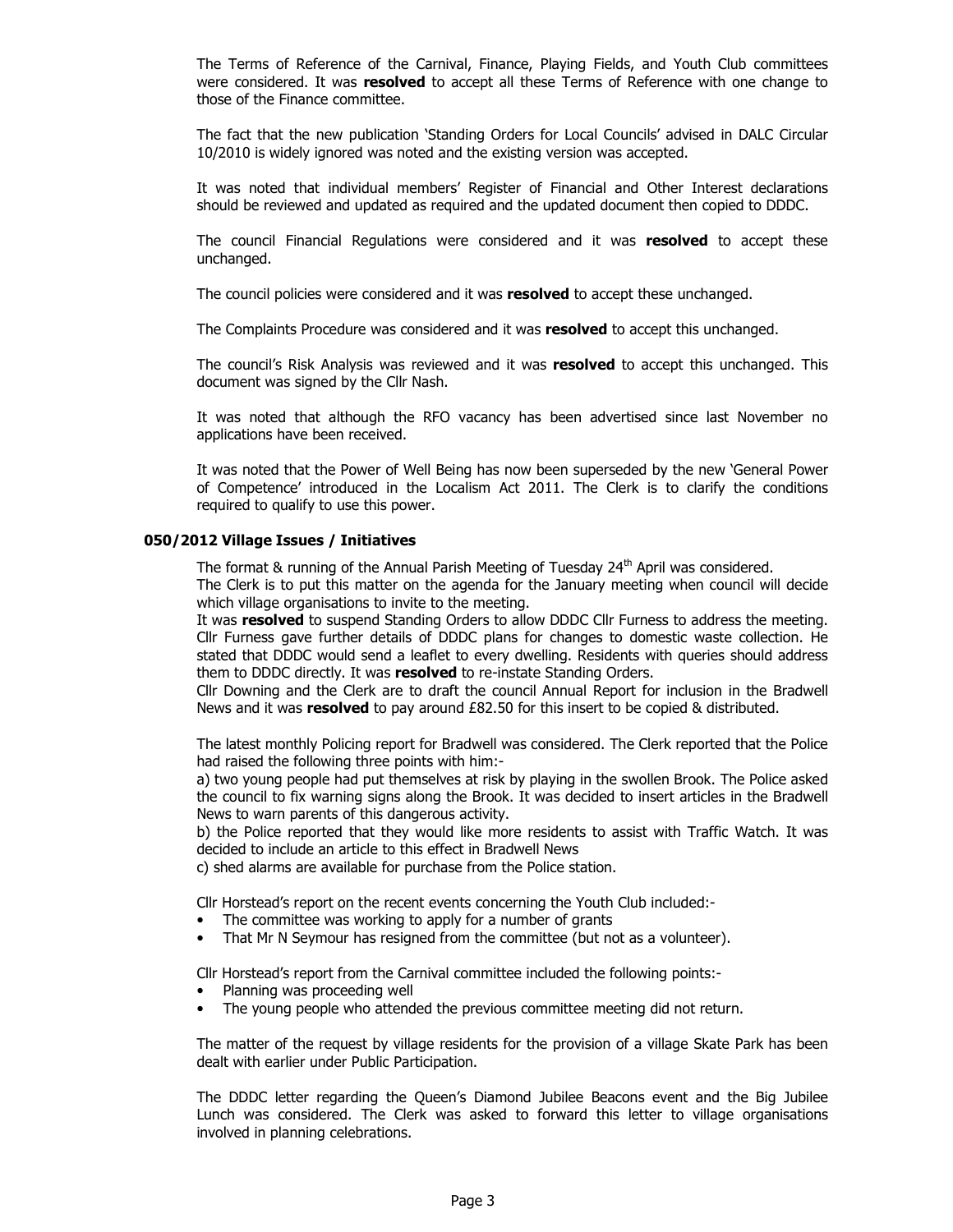The DDDC grant scheme for the Jubilee & Olympic events was considered. The Clerk was asked to forward this letter to village organisations involved in planning celebrations.

The letter of thanks from Bradda Dads for use of the council marquee for their charity fell race was noted.

# 051/2012 Playing Fields & Village Caretaking

The Clerk gave a brief update on the recent caretaking activities. The matter of the damaged bench adjacent to Gore Lane bus shelter is to be progressed.

In the absence of Cllr Higgs, the report from the Playing Fields committee was deferred until the next meeting.

The request from a Sheffield organisation to use Beggars Plot as a feeding / aid station for their charity fell race on Sunday 26<sup>th</sup> August was considered. It was resolved that the Clerk should refer the applicant to the Sports Club for use of the Sports Field. If this approach is not satisfactory, then permission to use Beggars Plot will be granted subject to a number of conditions.

# 052/2012 Highways, Rights of Way & Open Spaces

Cllr Horstead gave a progress report in the council's provision of allotments. She reported that a field has been identified and discussions on the financial arrangements are taking place.

The matter of improving the appearance of the plot of land near St. Ives Bridge was considered. It was decided that the Clerk should investigate the powers available under the Localism Act 2011 to 'List' property to be preserved and kept in good order.

The letter from a resident for a small plot of land adjacent to his home to be reinstated was considered. It was decided that the Clerk should acknowledge the resident's letter and in the meantime that Cllr Davies should progress this matter with the Police.

The email petitioning against Wind Turbines was considered and it was decided that no response should be sent by the council but that individual councillors, if so minded, should send personal responses.

The temporary road closure by DCC of Smithy Hill on  $20<sup>th</sup>$  May 2012 for one day for maintenance purposes was noted.

# 053/2012 Planning Applications

| iype | Date of<br>Application<br>Notice | Reference       | Property | Summary |
|------|----------------------------------|-----------------|----------|---------|
|      |                                  |                 |          |         |
|      |                                  | None this month |          |         |
|      |                                  |                 |          |         |

### Newburgh Estates Ltd.

No progress was noted with the amended Outline Planning Application, NP/DDD/1208/1089, from Newburgh Estates Ltd. for the Newburgh site.

The responses from the Communities & Local Government department Minister and from Rt. Hon. Patrick McLoughlin MP to the council's letter in support of the new proposal regarding the handling of large planning applications were noted, as was the follow-up response to our request to sign the Early Day Motion 2824.